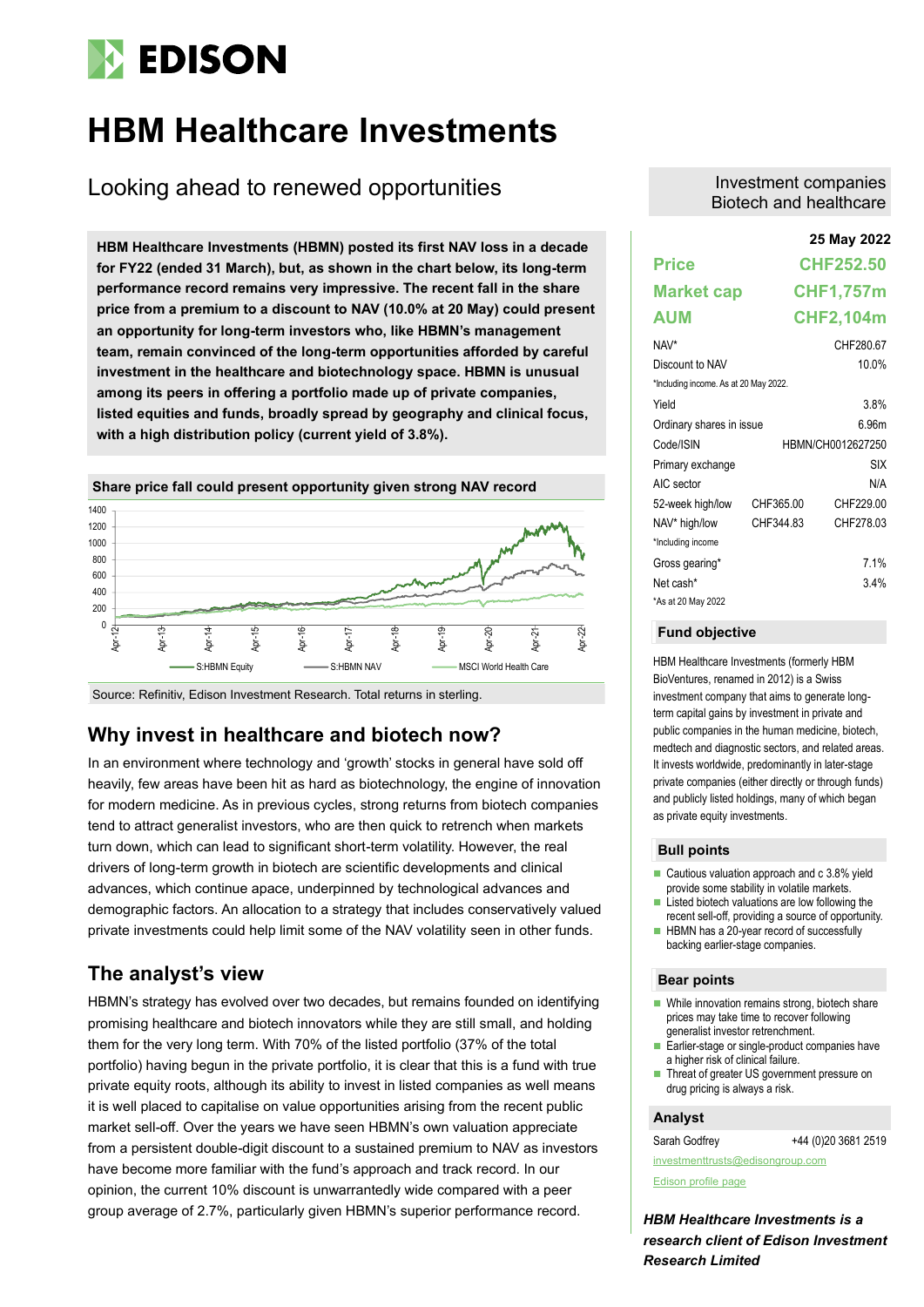

### **The fund manager: HBM Partners**

#### **The manager's view: 'Increasingly interesting' opportunities**

FY22 was the first time in a decade that HBMN posted a negative result for the year, but the team led by CEO Dr Andreas Wicki and CFO Erwin Troxler is undeterred, pointing to more attractive valuations in the small- and mid-cap biotech space, a continued high level of innovation, and signs of a pick-up in M&A activity as established pharma companies seek to capitalise on market falls. HBMN's mix of private and public investments enables it to seek out interesting growth opportunities that may be at an early stage (although the managers seek 'proof of concept' before investing), and hold them until their value is more widely appreciated. Currently the managers are focused on growth companies in the biotech, medtech, diagnostic and healthcare IT sectors, with 'digital health' in particular giving exposure across the whole healthcare value chain, including in areas such as pharmacies and clinics that would otherwise be out of the fund's scope.

With a variety of macroeconomic and geopolitical factors having weighed on sentiment towards growth stocks in general and biotechnology in particular so far in 2022, the HBMN team continues to rate the prospects for the healthcare investment universe as 'good', and says it intends to exploit (selectively) the 'increasingly interesting' investment opportunities arising in public markets in particular over the coming months.

# **Asset allocation**

### **Current portfolio positioning**

HBMN's portfolio concentration has increased over the past financial year, with the top 10 holdings now accounting for 52.7% of the total (end-FY21: 43.3%). However, the portfolio remains broadly diversified, with over 90 named holdings across the private, funds, ex-private and public portfolios, plus other small unnamed investments amounting to c CHF62.5m (c 3% of NAV at end-FY22). By far the largest holding currently is Cathay Biotech, a synthetic biology company based in the Shanghai region, which HBMN held for many years prior to its IPO in 2020. There is a three-year post-IPO lock-up prohibiting HBMN from selling its shares in the company, so it is likely to remain a substantial holding for some time to come, although it is worth noting that the increase in weighting during FY22 from 14.1% to 22.4% is the twin outcome of strong performance from Cathay itself (share price +36.4% in HBMN's FY22) and declines elsewhere in the listed portfolio.

|                                 |             |                        | Portfolio weight % |               |
|---------------------------------|-------------|------------------------|--------------------|---------------|
| Company                         | Country     | <b>Clinical focus</b>  | 31 March 2022      | 31 March 2021 |
| Cathay Biotech*                 | China       | Synthetic biology      | 22.4               | 14.1          |
| Harmony Biosciences*            | US          | Narcolepsy/cataplexy   | 8.6                | 7.0           |
| Swixx Biopharma**               | Switzerland | <b>Distribution</b>    | 7.5                | 2.8           |
| Neurelis**                      | US          | Epilepsy               | 2.7                | 2.6           |
| ConnectRN**                     | US          | Digital health         | 2.5                | 0.1           |
| <b>Biohaven Pharmaceuticals</b> | US          | Neurological disorders | 1.4                | 1.6           |
| Y-mAbs*                         | Denmark     | Cancer immunotherapy   | 2.1                | 2.7           |
| <b>HBM Genomics</b>             | N/A         | Genomics fund          | 1.8                | 2.2           |
| Pacira Pharmaceuticals*         | US          | Pain management        | 2.4                | 1.4           |
| NiKang Therapeutics**           | US          | Oncology               | 1.2                | 0.2           |
| Top 10 (% of holdings)          |             |                        | 52.7               | 43.3          |

#### **Exhibit 1: Top 10 holdings (at 31 March 2022)**

Source: HBM Healthcare Investments, Edison Investment Research. Note: \*Originally held in private portfolio. \*\*Private company.

Cathay also makes up the lion's share of the fund's holdings in public companies originating in the private portfolio (see Exhibit 2), the largest segment of the portfolio, at 37% (in aggregate, public companies of any origin make up 52%). However, private companies remain an important part of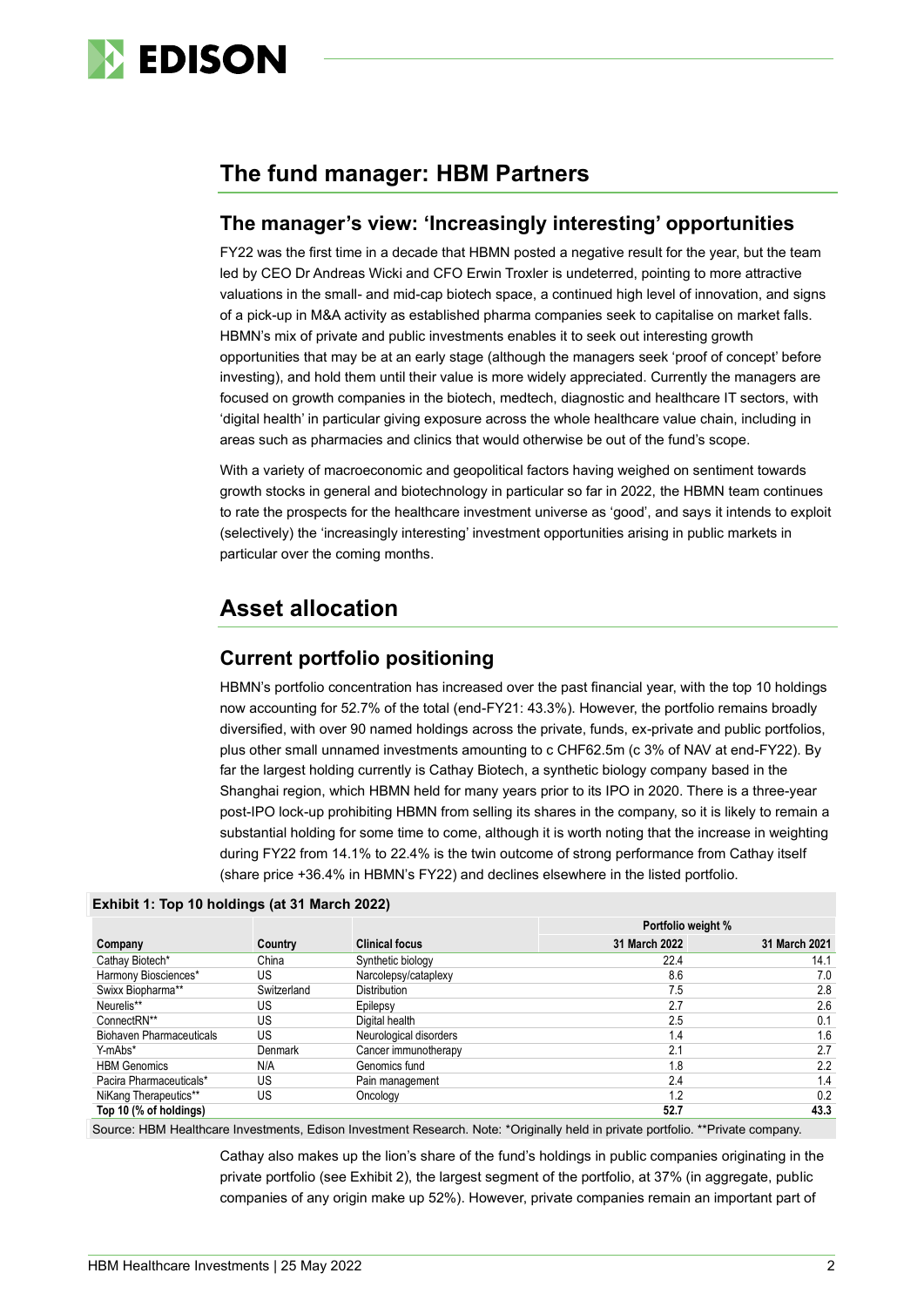

the whole, with 11 new companies added during FY22 at a cost of CHF93m, more than offsetting the CHF55.9m value of private companies moving to the public portfolios via IPO. The largest new private investment was a \$20m commitment to Upstream Bio, a US company developing an antibody to treat severe asthma. There were also significant investments in two antibody/oncology companies, CHF17m in Swiss firm Numab Therapeutics and \$10m in Odyssey Therapeutics.





As shown in Exhibits 4 and 5, HBMN is well spread geographically, with less than half of its underlying holdings based in the Americas (the higher US dollar weighting can be attributed to the base currency of funds investing internationally). In particular there is a high weighting to Asia (35%), principally in China through holdings such as Cathay Biotech, Fangzhou (formerly Jianke), the WuXi Healthcare Ventures II fund and a new investment in Hong Kong based Hutchmed China, but also in India via names including Tata 1mg and SAI Life Sciences. Europe is also well represented, with a variety of Swiss and Nordic companies among others, including the largest private holding Swixx BioPharma (7.5% of NAV), which distributes medicines in Central and Eastern Europe. The level of geographical diversification sets HBMN apart from many of its peers, which tend to have a much greater focus on the US (an average of 72.3% for the AIC Biotechnology & Healthcare peer group).



Source: HBM Healthcare Investments, Edison Investment Research. Note: Data at 31 March 2022.

Exhibit 6 shows the development of HBMN's sector allocation over FY22, with the biggest rise (+7.9pp in synthetic biology via Cathay Biotech) and the biggest fall (-11.0% in oncology) both largely attributable to the market performance of listed holdings. The second largest increase, in digital health, comes after an external financing round substantially increased the valuation of unlisted US nurse-sourcing platform ConnectRN, now a top 10 holding.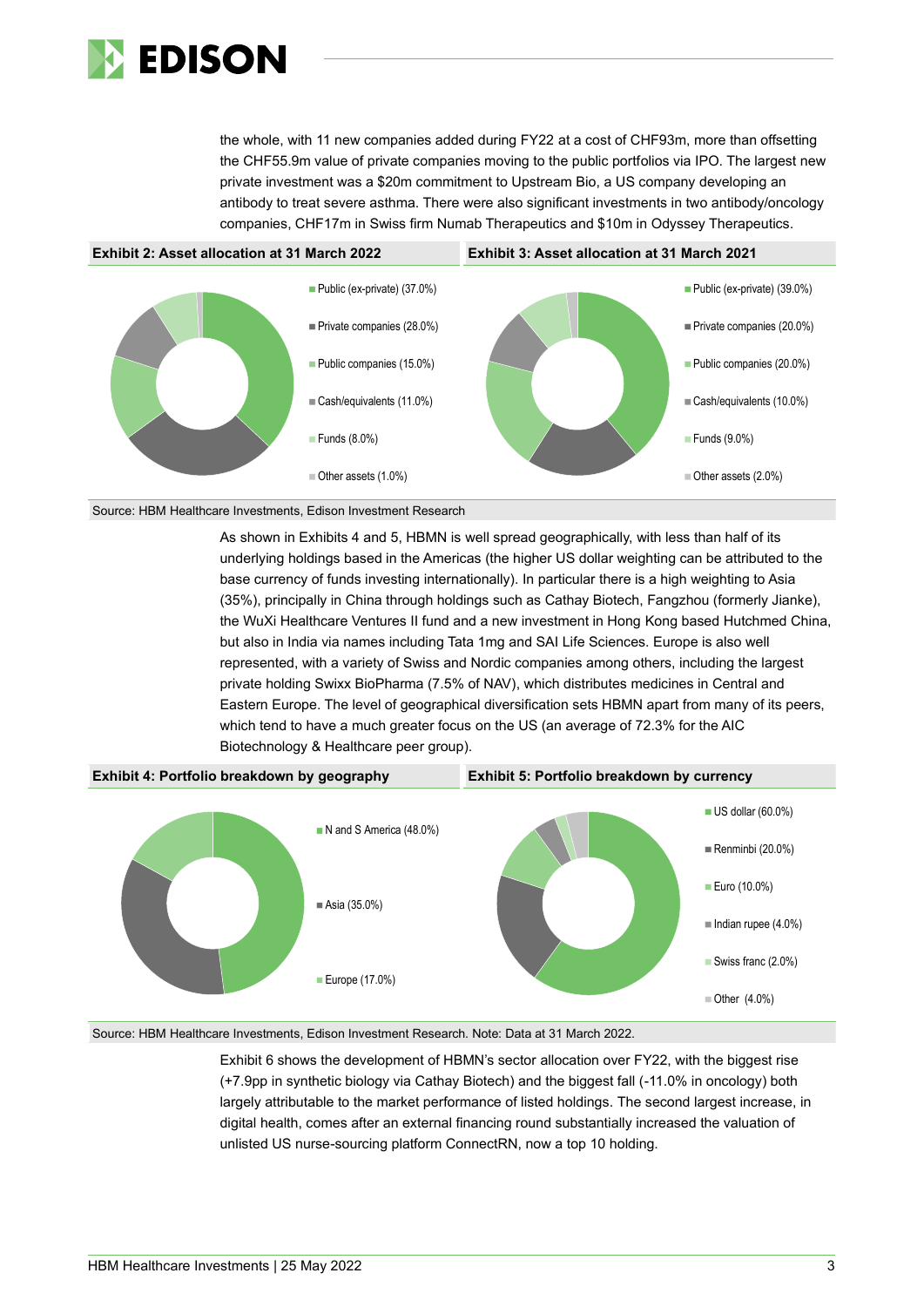

| Exhibit 6: Portfolio exposure by clinical focus (% unless stated) |                                 |                                 |  |  |  |
|-------------------------------------------------------------------|---------------------------------|---------------------------------|--|--|--|
|                                                                   | <b>Portfolio end-March 2022</b> | <b>Portfolio end-March 2021</b> |  |  |  |

|                         | Portfolio end-March 2022 | Portfolio end-March 2021 | Change (pp) |
|-------------------------|--------------------------|--------------------------|-------------|
| Synthetic biology       | 22.0                     | 14.1                     | 7.9         |
| Oncology                | 17.0                     | 28.0                     | (11.0)      |
| CNS disorders           | 17.0                     | 17.0                     | 0.0         |
| Digital health          | 7.0                      | 4.0                      | 3.0         |
| Immunology/inflammation | 6.0                      | 8.0                      | (2.0)       |
| Orphan diseases         | 5.0                      | 6.0                      | (1.0)       |
| Medtech/diagnostics     | 4.0                      | 5.0                      | (1.0)       |
| Infectious diseases     | 2.0                      | 2.0                      | 0.0         |
| Others                  | 20.0                     | 15.9                     | 4.1         |
|                         | 100.0                    | 100.0                    |             |

Source: HBM Healthcare Investments, Edison Investment Research

It is worth noting that while the proportion of profitable companies in HBMN's portfolio has jumped from 21% to 47% during the year, this represents the most advanced stage of development in any company's product portfolio, and should not be taken to indicate a lack of innovation in the remaining holdings. Indeed, HBMN's portfolio companies are expected to have a busy year of trial readouts (Phases I, II and III) and product approvals during the remainder of 2022.

#### **Exhibit 7: Portfolio exposure by clinical development stage\* (% unless stated)**

|              | <b>Portfolio end-March 2022</b> | <b>Portfolio end-March 2021</b> | Change (pp) |
|--------------|---------------------------------|---------------------------------|-------------|
| Profitable   | 47.0                            | 21.0                            | 26.0        |
| Market       | 23.0                            | 29.0                            | $-6.0$      |
| Phase III    | 7.0                             | 12.0                            | $-5.0$      |
| Phase II     | 11.0                            | 18.0                            | $-7.0$      |
| Phase I      | 5.0                             | 16.0                            | $-11.0$     |
| Pre-clinical | 7.0                             | 4.0                             | 3.0         |
|              | 100.0                           | 100.0                           |             |

Source: HBM Healthcare Investments, Edison Investment Research. Note: \*Classified by most advanced development stage.

## **Performance: Stabilising after a more difficult year**

#### **Exhibit 8: Five-year discrete performance data**

| 12 months ending | Share price<br>(%)                                                                                 | <b>NAV</b><br>(%) | <b>MSCI World Health</b><br>$Care (\%)$ | <b>NASDAQ Biotech</b><br>$(\%)$ | <b>MSCI World (%)</b> |
|------------------|----------------------------------------------------------------------------------------------------|-------------------|-----------------------------------------|---------------------------------|-----------------------|
| 30/04/18         | 39.4                                                                                               | 17.0              |                                         | 4.4                             | 14.4                  |
| 30/04/19         | 11.6                                                                                               | 15.7              | 12.1                                    | 6.3                             | (0.2)                 |
| 30/04/20         | 35.3                                                                                               | 23.1              | 10.1                                    | 11.2                            | (24.1)                |
| 30/04/21         | 59.9                                                                                               | 37.2              | 14.1                                    | 18.5                            | 30.0                  |
| 30/04/22         | (26.5)                                                                                             | (3.7)             | 12.9                                    | (17.1)                          | 5.3                   |
|                  | Source: Pofinitiv, HRM Hoalthcare Investments, Note: All % on a total return basis in Swiss france |                   |                                         |                                 |                       |

efinitiv, HBM Healthcare Investments. Note: All % on a total return basis in Swiss fraı

For the financial year ended 31 March 2022, HBMN posted negative NAV and share price total returns of -3.6% and -13.2% respectively. Performance had been positive in the first three quarters of FY22 but was negatively affected in the last quarter (calendar Q1) as worries over inflation, recession, commodity prices, lockdowns in China and the Russian invasion of Ukraine caused a broad-based sell-off in 'growth' sectors such as technology. While the NAV has largely stabilised so far in FY23, HBMN's share price continued to fall in April, leading to a 12-month share price total return of -26.5% versus -3.7% for the NAV (Exhibit 8). However, May has been more positive, with the share price up 7.4% and the NAV up c 1%. While focusing on one-month performance is entirely inappropriate from a long-term investment perspective, it may serve to illustrate the start of a pick-up in sentiment. On a long-term basis (Exhibit 9, right-hand chart), HBMN's strong performance record remains very much intact, with annualised share price and NAV total returns (in Swiss francs) of c 17–23%, compared with c 11–14% pa for the MSCI World Health Care Index.

One of the benefits of holding unlisted investments is that they are not affected on a day-to-day basis by stock market gyrations. HBMN's valuation methodology for private investments means that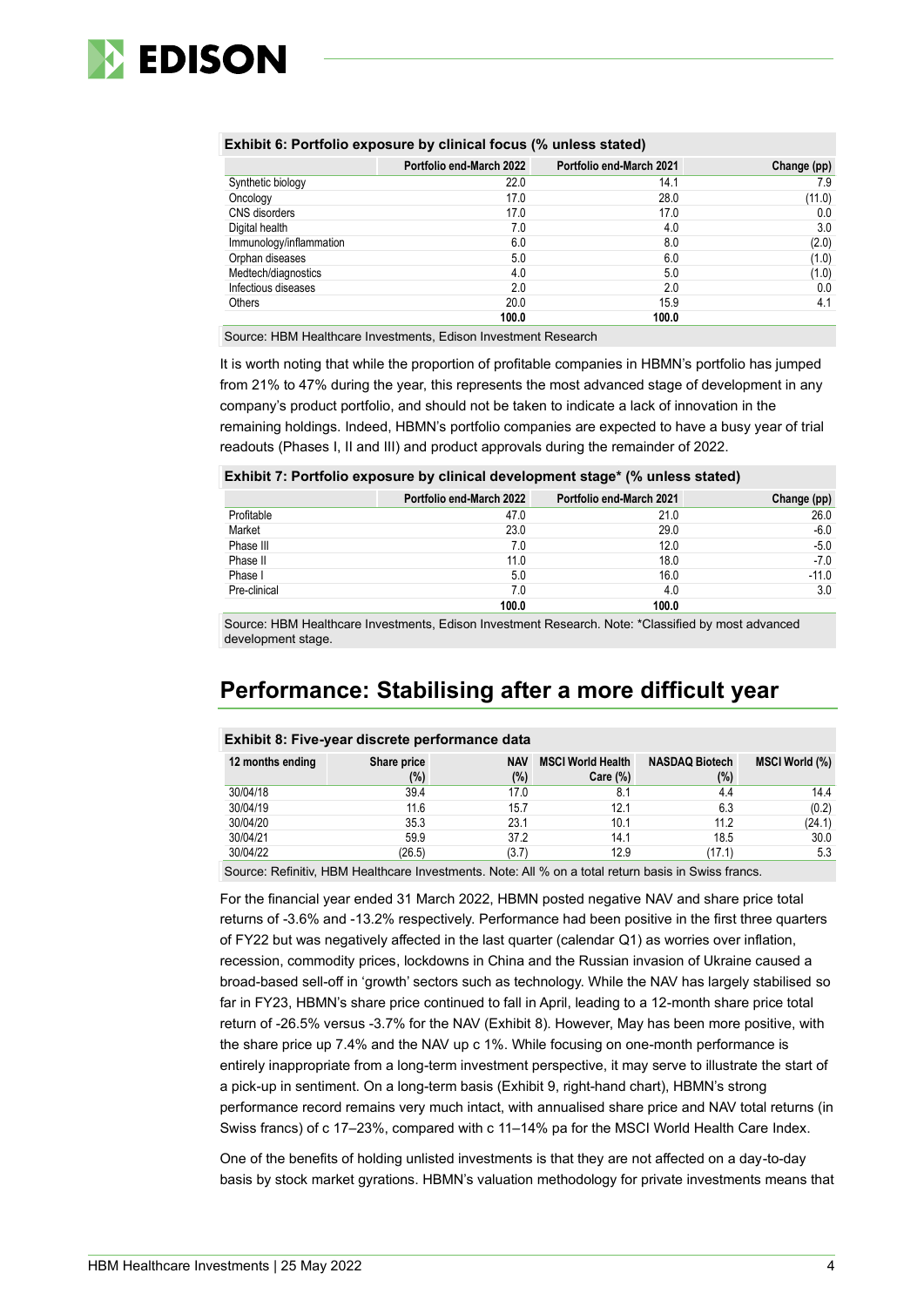

most are valued at book cost unless an external funding round establishes a new 'price'. During FY22, two of the larger private investments, Swixx Biopharma and ConnectRN, saw their valuations increased by CHF75m and CHF38m, respectively, as the result of funding rounds, accounting for the majority of the CHF129m increase in the value of the private portfolio.



Source: Refinitiv, Edison Investment Research. Note: Three-, five- and 10-year performance figures annualised.

The funds portfolio declined in value by CHF35m, mainly as a result of falls in the value of funds' listed equity holdings, while the public portfolio saw broad based declines, although the two largest (ex-private) holdings – Cathay Biotech and Harmony Biosciences – both did well, adding an aggregate CHF186m and limiting the overall loss on public holdings to CHF82m (c 3.8% of opening NAV). The majority of the losses came from oncology companies with clinical development candidates, many of which were ex-private companies that had come to the public markets via IPO in the past two years. The managers note that in most cases these losses came after significant gains in previous years, and that clinical developments are largely proceeding according to plan.

#### **Exhibit 10: Share price and NAV total return performance, relative to indices (%)**

|                                                                                                    | One month | Three months | Six months | One year | Three vears | Five years | 10 years |  |
|----------------------------------------------------------------------------------------------------|-----------|--------------|------------|----------|-------------|------------|----------|--|
| Price relative to MSCI World Health Care                                                           | (15.4     | (23.5)       | (33.5)     | (34.8)   | 12.3        | 44.3       | 119.4    |  |
| NAV relative to MSCI World Health Care                                                             | (0.2)     | (11.2)       | (13.3)     | (14.6)   | 14.8        | 28.3       | 68.6     |  |
| Price relative to NASDAQ Biotech                                                                   | (10.6)    | (15.7)       | (16.0)     | (11.3)   | 45.7        | 104.3      | 152.8    |  |
| NAV relative to NASDAQ Biotech                                                                     | 5.5       | (2.1)        | 9.5        | 16.2     | 48.9        | 81.7       | 94.2     |  |
| Price relative to MSCI World                                                                       | (12.0)    | (17.0)       | (28.5)     | (28.7)   | 22.3        | 52.5       | 177.4    |  |
| NAV relative to MSCI World                                                                         | 3.8       | (3.7)        | (6.7)      | (6.6)    | 25.1        | 35.6       | 113.2    |  |
| Course: Definitive Edison Investment Dessarch, Nata: Data to and April 2022, Coometria soloulation |           |              |            |          |             |            |          |  |

Source: Refinitiv, Edison Investment Research. Note: Data to end-April 2022. Geometric calculation.





Source: Refinitiv, Edison Investment Research

As shown in Exhibits 10 and 11, the past 12 months have been a more difficult period of relative performance versus the broad healthcare equity market and the MSCI World Index, although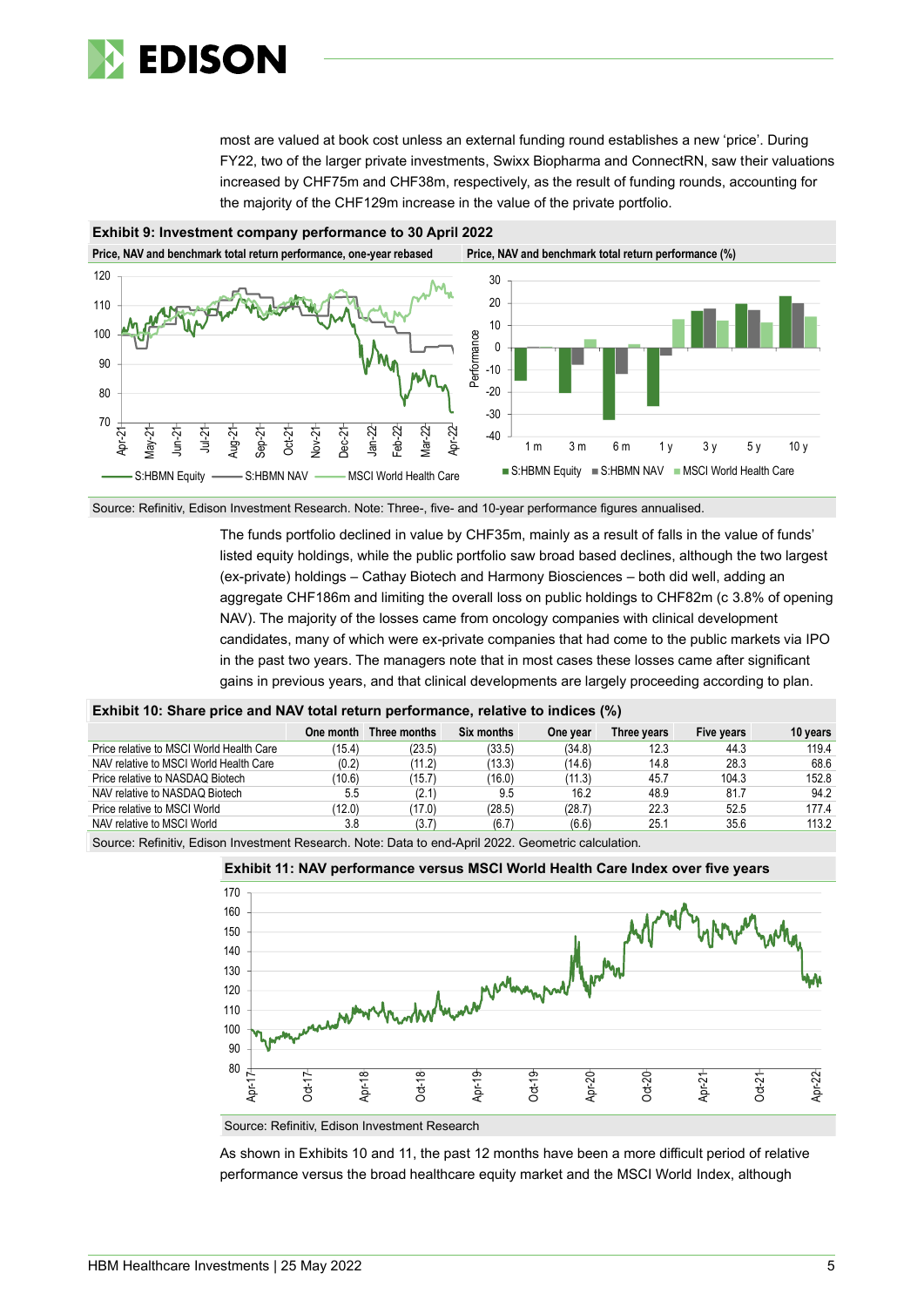

HBMN's longer-term performance record versus all comparator indices remains compelling in both share price and NAV terms.

### **Peer group comparison**

In Exhibit 12 we show HBMN alongside its Swiss counterpart BB Biotech and the UK-listed members of the AIC Biotechnology & Healthcare sector (all data in Swiss franc terms). With the broad healthcare equity market having markedly outperformed the biotechnology space (see Exhibit 8) in the past year, those funds less specifically focused on biotech have also performed better, with Polar Capital Global Healthcare the only fund in the peer group to have posted a positive return in the 12 months to 19 May 2022. HBMN's NAV total return ranks second, with a small loss of 1.2%, but is comfortably in first place over three, five and 10 years. In spite of this – and an above-average dividend yield – the fund's shares currently trade on the second widest discount to NAV in the group.

#### **Exhibit 12: Selected peer group as at 20 May 2022, in Swiss franc terms\***

| % unless stated                   | Market<br>cap (m) | <b>NAV TR</b><br>1 year | <b>NAV TR</b><br>3 year  | <b>NAV TR</b><br>5 year | <b>NAV TR</b><br>10 year | Ongoing<br>charge | Perf.<br>fee | <b>Discount</b><br>(cum-fair) | Net<br>gearing | <b>Dividend</b><br>vield |
|-----------------------------------|-------------------|-------------------------|--------------------------|-------------------------|--------------------------|-------------------|--------------|-------------------------------|----------------|--------------------------|
| <b>HBM Healthcare Investments</b> | 1,756.6           | (1.2)                   | 49.9                     | 119.3                   | 530.2                    | 1.8               | <b>Yes</b>   | (10.0)                        | 100            | 3.8                      |
| <b>BB</b> Biotech                 | 3.058.1           | (28.2)                  | (9.7)                    | 4.1                     | 297.7                    | 1.2               | No           | 28.4                          | 113            | 6.9                      |
| <b>Bellevue Healthcare Trust</b>  | 1.075.7           | (16.7)                  | 14.9                     | 55.4                    | $\overline{\phantom{a}}$ | 1.1               | No           | 0.1                           | 112            | 4.3                      |
| <b>Biotech Growth Trust</b>       | 407.0             | (39.6)                  | 1.8                      | 5.6                     | 167.1                    | 1.1               | No           | (2.5)                         | 110            | 0.0                      |
| International Biotechnology Trust | 308.2             | (9.5)                   | 10.0                     | 22.9                    | 207.5                    | 1.2               | Yes          | (4.7)                         | 102            | 5.3                      |
| Polar Capital Glbl Healthcare     | 439.4             | 10.5                    | 40.4                     | 55.9                    | 184.3                    | 0.9               | Yes          | (8.9)                         | 107            | 0.7                      |
| <b>RTW Venture Fund</b>           | 243.9             | (26.1)                  | $\overline{\phantom{a}}$ |                         |                          | 1.9               | Yes          | (9.4)                         | 100            | 0.0                      |
| Syncona                           | .434.9            | (2.1)                   | (12.4)                   | 49.1                    | $-$                      | 1.6               | No           | (11.2)                        | 100            | 0.0                      |
| Worldwide Healthcare Trust        | 2.411.3           | (13.9)                  | 20.9                     | 38.4                    | 255.6                    | 0.9               | Yes          | (6.4)                         | 104            | 0.7                      |
| Simple average (9 funds)          | 1,237.2           | (14.1)                  | 14.5                     | 43.8                    | 273.7                    | 1.3               |              | (2.7)                         | 105            | 2.4                      |
| HBMN rank in peer group           |                   |                         |                          |                         |                          | ົ                 |              | 8                             |                | 4                        |

Source: Morningstar, Edison Investment Research. Note: \*Performance as at 19 May 2022 based on ex-par NAV. TR = total return. Net gearing is total assets less cash and equivalents as a percentage of net assets (100 = ungeared).

## **Dividends: Consistent growth record maintained**



#### **Exhibit 13: Dividend history since FY16**

Source: HBM Healthcare Investments, Edison Investment Research

In an environment of persistently low yields on cash and bonds, HBMN has long recognised the attractiveness to its shareholders of a regular income, even though companies in the earlier-stage healthcare and biotech space tend to be more focused on R&D spending than paying dividends to investors. As a result, since 2013 the fund has followed a policy of paying out 3–5% of NAV each year as a cash distribution, with the ambition of providing a stable to rising payout each year (CAGR of 10.8% a year from FY17 to FY22, setting aside the one-off 'anniversary payment' of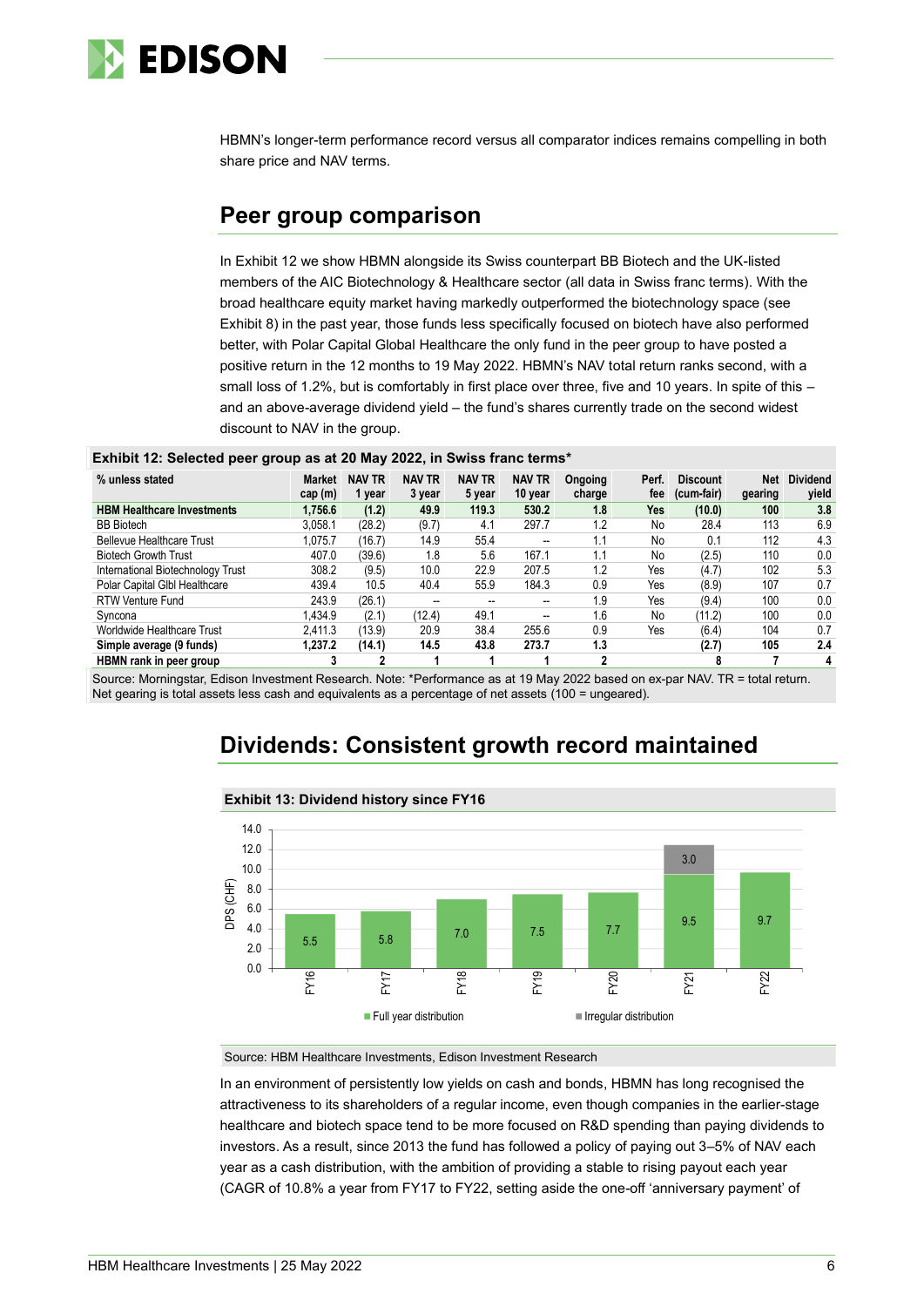

CHF3.00 paid in respect of FY21). The CHF9.70 per share payout proposed for FY22 equates to 3.4% of NAV and is a 3.8% yield on the current share price. As in recent years, the distribution will be paid in September and treated as a reduction in the par value of the shares, which is more tax efficient for HBMN than transferring part of the par value into capital reserves and then paying it out.

### **Discount: Potential to narrow after difficult spell**

Since the bounce back from the global market sell-off in March/April 2020 in response to the emerging COVID-19 pandemic, HBMN's shares have broadly traded at a premium to NAV, averaging 2.9% over the two years to 20 May 2022. However, the recent declines in growth stocks generally and biotech in particular have seen the share price drift to a discount, standing at 10.0% on 20 May 2022, on the back of relatively muted falls in the NAV per share. Given its substantial holdings in unlisted companies, coupled with a conservative valuation approach, HBMN's NAV tends to be less volatile in down markets than is the case for funds invested only in listed equities. However, despite the fund's superior performance record, the current discount is the second widest in the peer group (see Exhibit 12), suggesting scope for a re-rating should market sentiment improve. In the past 12 months HBMN's shares have traded in a range from a 19.0% premium to a 19.2% discount to NAV, although in aggregate the discount/premium has been relatively narrow, averaging a 1.9% premium over one year and discounts of 0.2% and 6.2%, respectively, over three and five years. As such it has not been necessary for the board to take any action to manage the discount or premium, although we note that a new share buyback facility will be proposed at the shareholders' meeting on 10 June 2022, replacing the current programme, which has been in place (although unused) since June 2019.



## **Fund profile: Public/private healthcare investor**

HBMN is a Switzerland-based healthcare investment company that has been listed on the SIX Swiss Exchange since 2008. It began life in 2001 as HBM BioVentures, and has since evolved from a pure private equity investor focused on the biopharmaceutical sector, into a globally diversified portfolio of listed and private healthcare companies and private equity funds. Many of the listed holdings were originally private investments that HBMN's management has continued to back following their stock market debuts. While its main aim is to achieve long-term capital growth for its investors, the fund also offers a high distribution policy, paying out c 3–5% of NAV each year.

HBMN measures its performance with reference to the MSCI World Health Care Index (in Swiss franc terms). However, given the significant proportion in unlisted holdings and the lack of exposure to 'big pharma', investors should be prepared for the fund's performance to differ materially from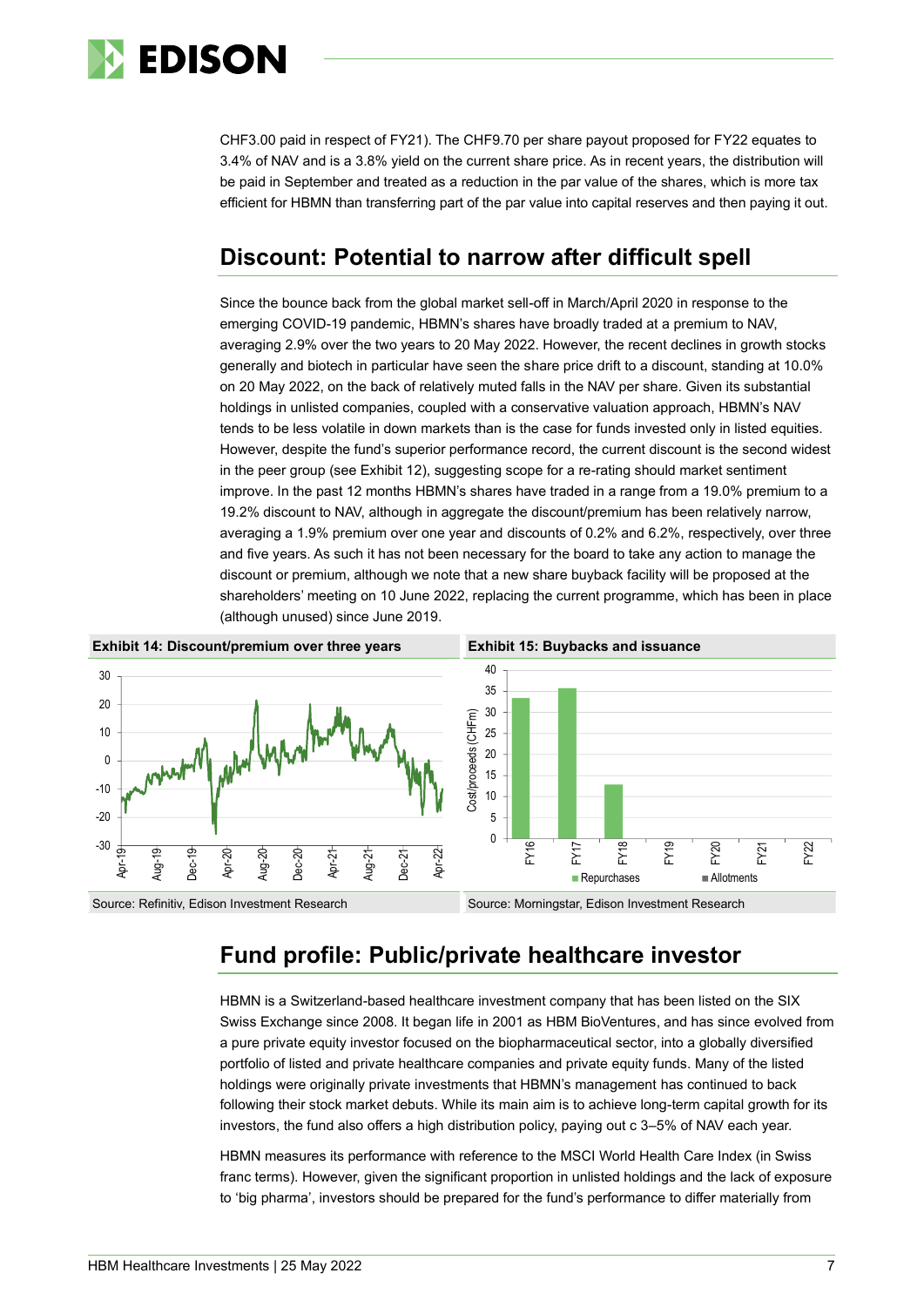

that of the index (as it did on the upside in FY21 and on the downside in FY22). In particular, its conservative approach to valuing private investments can limit the volatility of returns, although it should be noted some of these companies may be earlier-stage and therefore at higher risk of disappointing clinical outcomes.

The fund publishes fortnightly NAVs, monthly summary factsheets and full portfolio valuations are available quarterly. It is overseen by a non-executive board (mainly made up of pharmaceutical industry specialists), with the fund management team being led by Chief Executive Officer Andreas Wicki and Chief Financial Officer Erwin Troxler.

### **Investment process: Seeking opportunities far and wide**

While it has its roots in private equity investment, HBMN now invests across the spectrum of smaller listed (usually sub-\$2bn market cap) and unlisted companies in the healthcare and biotechnology sectors, as well as in private equity funds. The team focuses on companies with innovative platforms and drug candidates. With a significant proportion of the listed companies (70.2% at 31 March 2022) having started out in the unlisted portfolio, the fund manager now reports its listed investments in two segments (those originating as private holdings, and those bought as public companies). HBM Partners has teams specialising in private and listed equity and the teams meet with each other weekly to discuss clinical and market developments. Most of the investment team members have a life sciences background.

HBMN follows a bottom-up approach, selecting stocks from an investment universe of c 1,000 companies to build a diversified portfolio of c 60–100 investments with solid long-term growth potential. To generate investment ideas, the teams track clinical trends, attend industry conferences and communicate with a network of industry experts and executives. They then analyse potential investments both quantitatively and qualitatively, assessing the companies' intellectual property and stakeholder involvement, and write up a summary of the opportunity, which may include a recommendation to invest.

On the private equity side, the team sources deals through its own networks, as well as via investment banks, other venture capital investors and directly, aiming typically to make eight to 12 deals each year (11 new private investments in FY22, following an exceptional 24 in FY21). HBMN seeks to be an active lead or co-lead investor, sharing entrepreneurial responsibility with a firm's management team, and securing board representation. A clear expectation of an exit, usually either through an initial public offering (IPO) or trade sale, is inherent in all private investments. In recent times many of HBMN's new private positions have been taken specifically as pre-IPO 'crossover' investments, with the expectation of flotation in a matter of months, although some private holdings have been in the portfolio for a number of years.

The private portfolio is characterised by a conservative approach to valuation, with most positions held at acquisition cost. They may be revalued up or down when a financing round with a third-party lead investor establishes a new 'price', and will be written down in steps of 25%, 50%, 75% or 100% in response to negative clinical or regulatory developments. Positive developments are reflected only at the point of a liquidity event, such as a third-party financing round, IPO or trade sale. The exception is where a private company has significant revenues and profits, in which case it will be valued based on appropriate sales or earnings multiples. In the listed portfolio, valuations are based on market prices and reflect positive or negative sentiment and/or developments as they occur.

HBMN's managers seek to build a portfolio that is diversified by geography, clinical focus and development stage. The private equity funds portfolio has a tilt towards emerging markets, where it may be harder for the team to assess individual private opportunities. The overriding aim is to generate long-term capital growth, although there is also a focus on downside protection and the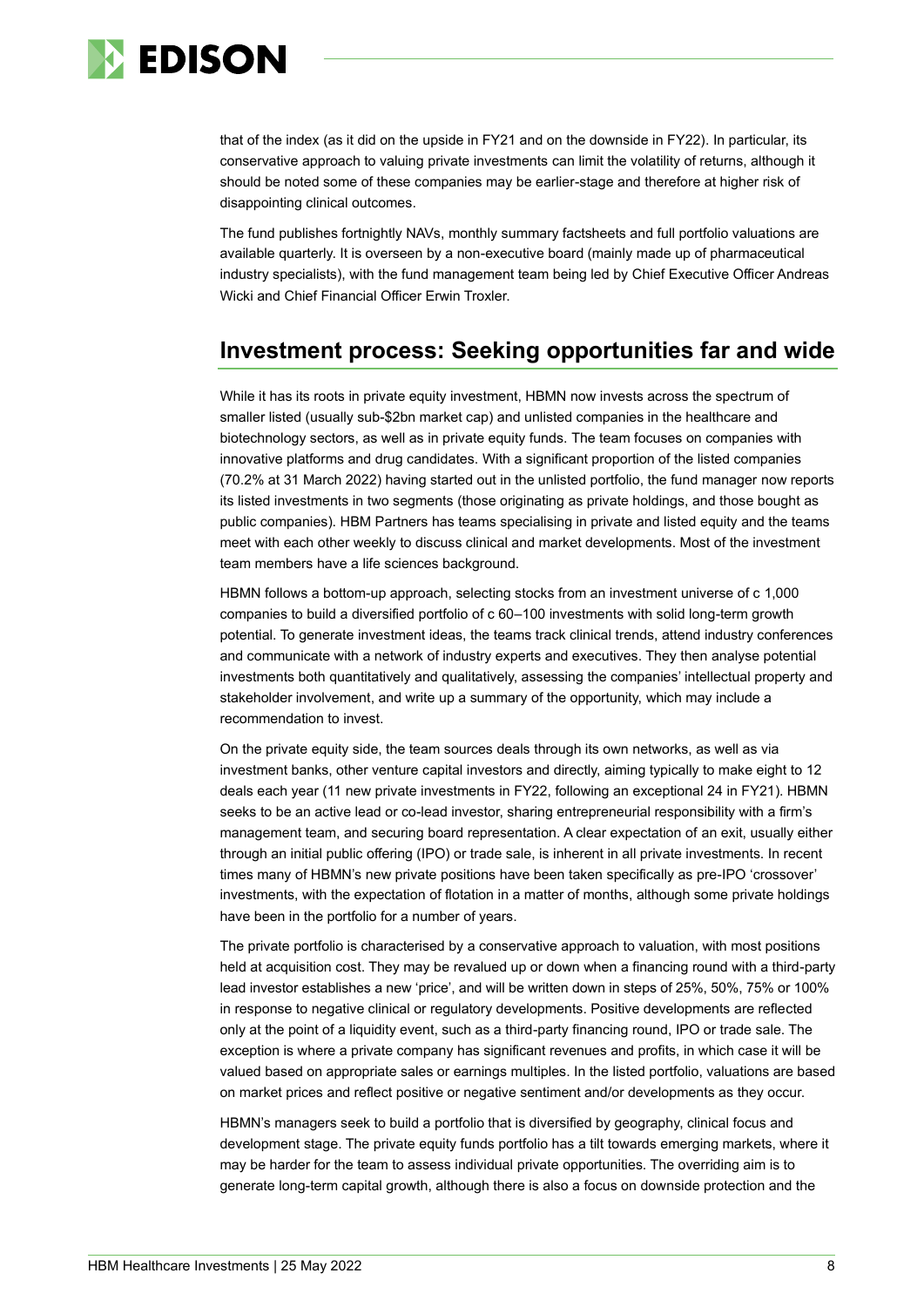

managers may use hedges in the public portfolio or to manage currency exposure (currently unhedged). Positions are continually reviewed and risk management also includes ongoing monitoring of global markets and macroeconomic developments.

#### **HBMN's approach to ESG**

It is clear that any investment strategy targeting companies that are developing innovative solutions to intractable medical problems is helping to provide a social benefit as new treatments come to fruition, aligning it with the third UN Sustainable Development Goal, 'Good Health and Well-Being'.

HBMN also makes the following sustainability statement in its FY22 annual report: 'The Company primarily invests in emerging enterprises whose products are still in the development stage. These companies are mostly active in research and development. Greenhouse gas emissions and the consumption of natural resources are low compared to other industries and their negative impact on the environment is correspondingly minor. By investing exclusively in the healthcare sector, the Company provides capital for innovative businesses. These enterprises develop breakthrough therapies that help improve the health and well-being of people around the world. This also creates jobs, usually in young, dynamic companies that offer a modern working environment with equal rights and opportunities for their employees.'

On the governance side, a thorough assessment of the quality of management is fundamental to HBM Partners' investment process, and as an active investor in earlier-stage and private companies, HBMN helps contribute to the performance of its holdings through board representation by its investment consultants at numerous portfolio companies.

### **Gearing: New lower-cost CHF100m bond tranche**

HBMN is modestly geared via two tranches of straight (ie not convertible) bonds amounting to CHF150m (equating to c 7.7% of net assets at 16 May 2022), maturing in July 2023 and July 2027. A previous CHF50m bond tranche matured in July 2021 and was replaced with a new CHF100m issue (maturing in 2027) with an effective interest rate of 1.32% (versus 2.67% for the CHF50m tranche). However, at 31 March 2022, the gearing was more than offset by cash and equivalents and HBMN had a net cash position of 3.4% (CHF74.8m).

## **Fees & charges: No performance fee earned in FY22**

HBM Partners is paid an annual management fee of 0.75% of HBMN's NAV plus 0.75% of its market cap, calculated and paid quarterly. Based on four quarter-ends of FY22 (to 31 March 2022), we calculate ongoing charges to be 1.78% at the year-end (FY21: 1.29%), reflecting declining capital values in the second half of the year. A performance fee, equal to 15% of the excess performance above the hurdle, may also be paid if the year-end NAV per share (before accounting for any performance fee) is more than 5% above the high-water mark (the year-end NAV at which a performance fee was last paid). After a particularly strong performance from the portfolio in FY21 (with the year-end NAV standing at CHF309.25, or 45.9% above the previous high-water mark), the performance fee earned by HBM Partners was substantial at CHF120.7m (5.6% of net assets), with a further CHF8.0m in variable compensation paid to the board. However, more challenging conditions in FY22 meant the NAV ended the year some 9.5% below the current high-water mark of CHF315.27, so no performance fee has been earned in respect of the year just ended.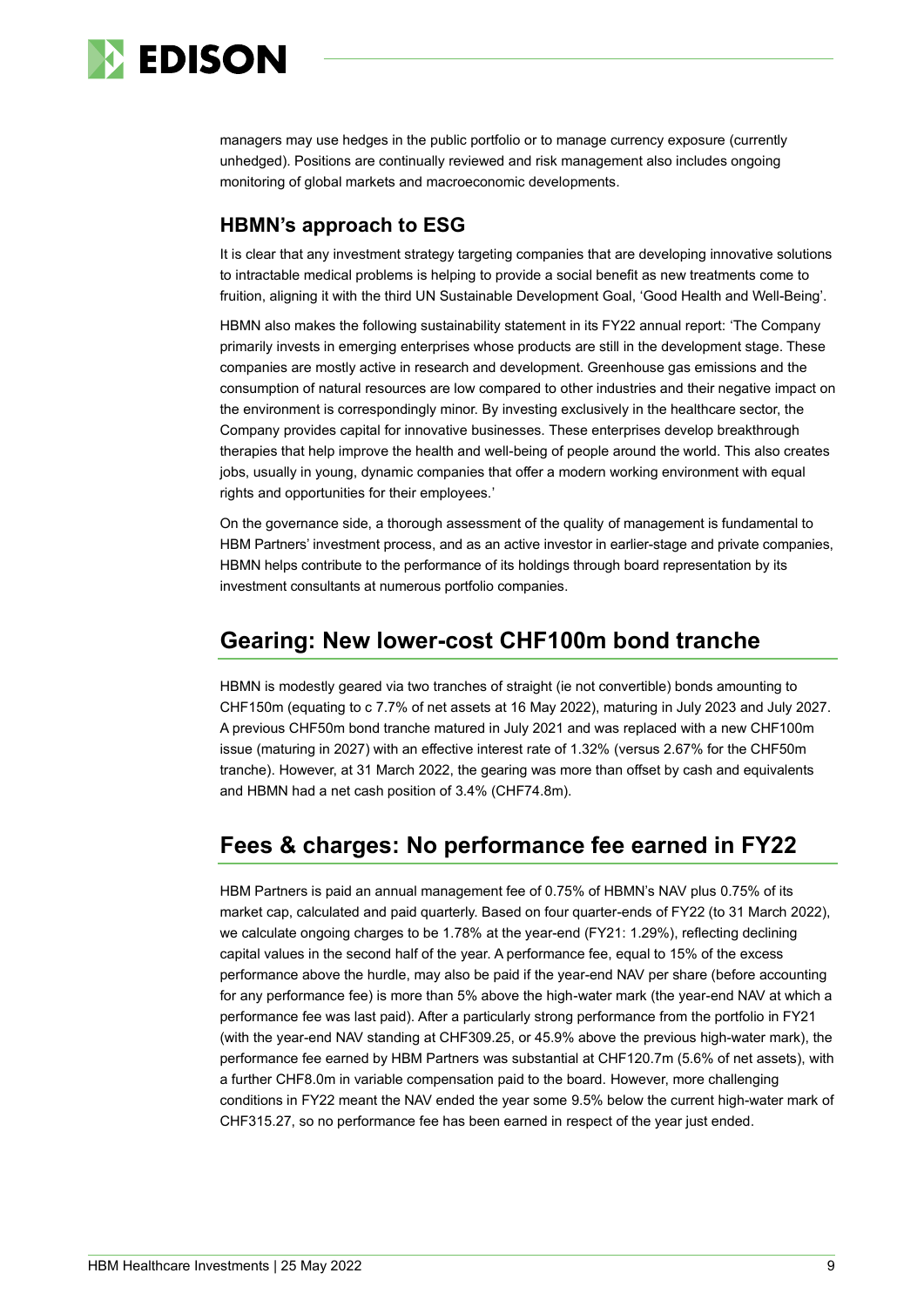

### **Capital structure: Diverse base but thinner volumes**



HBMN is structured as a closed-ended investment company with one class of share, listed on the SIX Swiss Exchange. It has 7.0m ordinary shares in issue, unchanged since the start of FY19. As shown in Exhibit 16, the fund is owned by a diverse range of shareholder types, with only one entity (Nogra Pharma Invest, which holds c 16% of the shares) having an interest of more than 3%. Exhibit 17 shows an average daily traded volume of 4,500 shares (0.06% of the share base) over the 12 months to 16 May 2022; this is down markedly from c 7,100 shares (c 0.10% of the share base) in the previous 12 months, reflecting a generally more difficult demand environment for healthcare investments, also shown in HBMN's wider discount to NAV (see Exhibit 15).

## **The board**

| <b>Exhibit 18: HBM Healthcare Investments' board of directors</b> |  |
|-------------------------------------------------------------------|--|
|-------------------------------------------------------------------|--|

| <b>Board member</b>          |      | Date of appointment Remuneration in FY22 (CHF)* | Shareholdings at end-FY22 |
|------------------------------|------|-------------------------------------------------|---------------------------|
| Hans Peter Hasler (chairman) | 2009 | 140.000                                         | 12,841 (+5,131)           |
| Dr Rudolf Lanz               | 2003 | 70.000                                          | $2,791 (+156)$            |
| Mario G Giuliani             | 2012 | 51.367                                          | $1,104,132***$ (+2,643)   |
| Dr Stella X Xu               | 2020 | 50.000                                          | $608 (+608)$              |
| Dr Elaine V Jones**          | 2021 | 50.000                                          | 0(0)                      |

Source: HBM Healthcare Investments. Notes: \*Board fees are made up of a fixed fees (a base fee of CHF94,000 for the chairman, CHF43,000 for the vice-chairman and CHF28,000 for the other directors, plus fees for meetings and committee attendance), plus a variable amount based on the fund's performance (no performance-related fees in FY22). The variable fees are funded out of the performance fee received by the manager. \*\*Appointed at June 2021 AGM. \*\*\*Shares are held mainly by Nogra Pharma Invest, in which Mario G Giuliani has a beneficial interest.

Following the retirement of three long-serving board members, Prof Dr Heinz E Riesenhuber, Dr Eduard E Holdener and Robert A Ingram, at the June 2021 AGM, HBMN now has five directors – three men and two women – with an average tenure of nine years. All of the board members have relevant scientific and/or business expertise, and each director has specific responsibilities regarding the monitoring of HBMN's portfolio and the wider market environment. The chairman, Hans Peter Hasler, covers regulatory (FDA) approval and sector and marketing strategies; Mr Giuliani monitors management, production and audit; Dr Lanz (a lawyer and corporate financier) also covers audit, as well as finance and M&A transactions; Dr Xu assesses research and development; and Dr Jones brings sector and venture capital expertise.